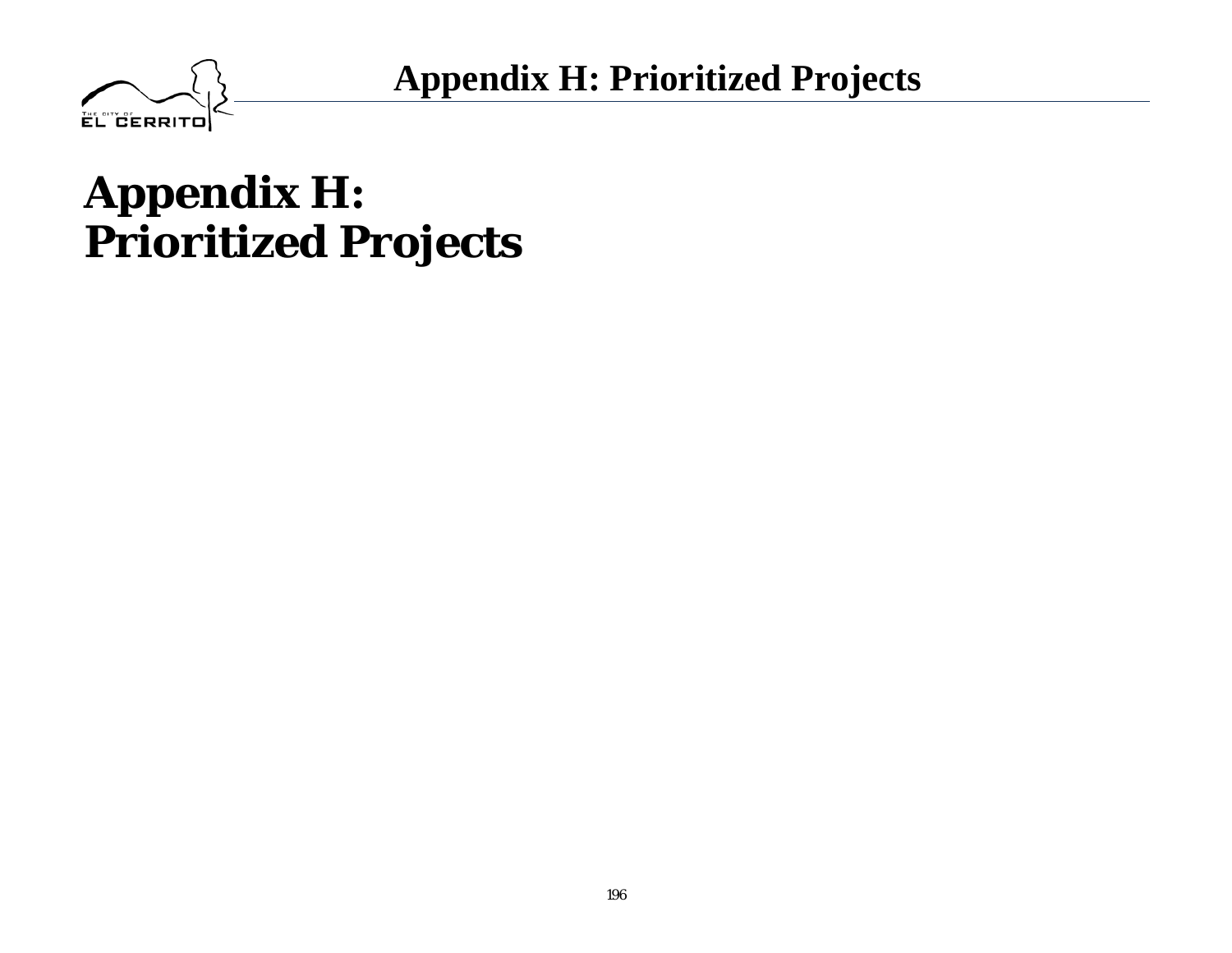

|                                                                                        | TABLE H-1: PROJECTS RANKED BY PRIORITIZATION CRITERIA SCORES                                                                                                                                                                                                                                   |     |                       |                |                |                |                |                |                |                |                |                |    |
|----------------------------------------------------------------------------------------|------------------------------------------------------------------------------------------------------------------------------------------------------------------------------------------------------------------------------------------------------------------------------------------------|-----|-----------------------|----------------|----------------|----------------|----------------|----------------|----------------|----------------|----------------|----------------|----|
|                                                                                        | <b>Prioritization Criteria Scores</b><br>Proposed Improvements <sup>1</sup><br><b>Project</b><br><b>Miles</b><br>Cost                                                                                                                                                                          |     |                       |                |                |                |                |                |                |                |                |                |    |
|                                                                                        |                                                                                                                                                                                                                                                                                                |     |                       | M              | $\mathsf{S}$   | G              | E              | T              | P              | A              | <b>Total</b>   |                |    |
| Central Avenue                                                                         | Provide accessible, safe and comfortable path of travel for pedestrians<br>through sidewalk reconstruction and repair. Also, improve the<br>streetscape between the Ohlone Greenway and Ashbury Avenue.                                                                                        | 0.9 | \$\$\$\$              | $\overline{2}$ | $\overline{2}$ | $\overline{2}$ | $\overline{2}$ | $\overline{2}$ | $\overline{2}$ | $\overline{2}$ | 14             |                |    |
|                                                                                        | Implement planned improvements to the Ohlone Greenway crossing at<br>Plaza BART Station through the OBAG-funded grant improvement                                                                                                                                                              |     | <b>OBAG</b><br>funded |                |                |                |                |                |                |                |                |                |    |
|                                                                                        | Work with the City of Richmond to extend the trail to Pierce Street,<br>install a Class I Path underneath the I-80, and improve Bay Trail<br>crossings and access at Central Avenue/ Rydin Road by installing a<br>traffic light                                                               |     |                       |                |                |                |                |                |                |                |                |                |    |
| Cerrito Creek Trail/                                                                   | Work with El Cerrito Plaza developers to create a clear bicycle and<br>pedestrian route through the Plaza, connecting with Carlson Boulevard                                                                                                                                                   | 0.5 |                       |                |                |                |                |                |                |                |                |                |    |
| <b>BART</b> to Bay Bicycle<br>and Pedestrian                                           | Look for opportunities to widen the existing path between Santa Clara<br>Avenue and Adams Street                                                                                                                                                                                               |     |                       |                |                |                |                |                |                |                |                |                |    |
| Route (Detailed<br>Project 1, Figures<br>5-1a, 5-1b, 5-1c,<br>5-1d, 5-1e, and 5-<br>1f | Improve crosswalk frequency with high-visibility crosswalk enhanced<br>with RRFBs or pedestrian hybrid beacons (PHBs) at San Diego Street,<br>Fairmount Avenue, and Adams Street/Cerrito Creek (phased with City of<br>Albany proposed Cerrito Creek Path/Adams Street bridge<br>improvements) |     |                       |                | \$\$\$\$       | $\overline{2}$ | $\overline{2}$ | $\overline{2}$ | $\overline{2}$ | $\overline{2}$ | $\overline{2}$ | $\overline{2}$ | 14 |
|                                                                                        | Reduce crossing distances at existing high-visibility crosswalks on Lassen<br>Street with curb extensions                                                                                                                                                                                      |     |                       |                |                |                |                |                |                |                |                |                |    |
|                                                                                        | Enhance trailhead at Adams Street and coordinate with the City of<br>Albany to connect with the proposed Adams Street Bridge over Cerrito<br>Creek                                                                                                                                             |     |                       |                |                |                |                |                |                |                |                |                |    |

2. An additional 0.8 miles of improvements are located in Richmond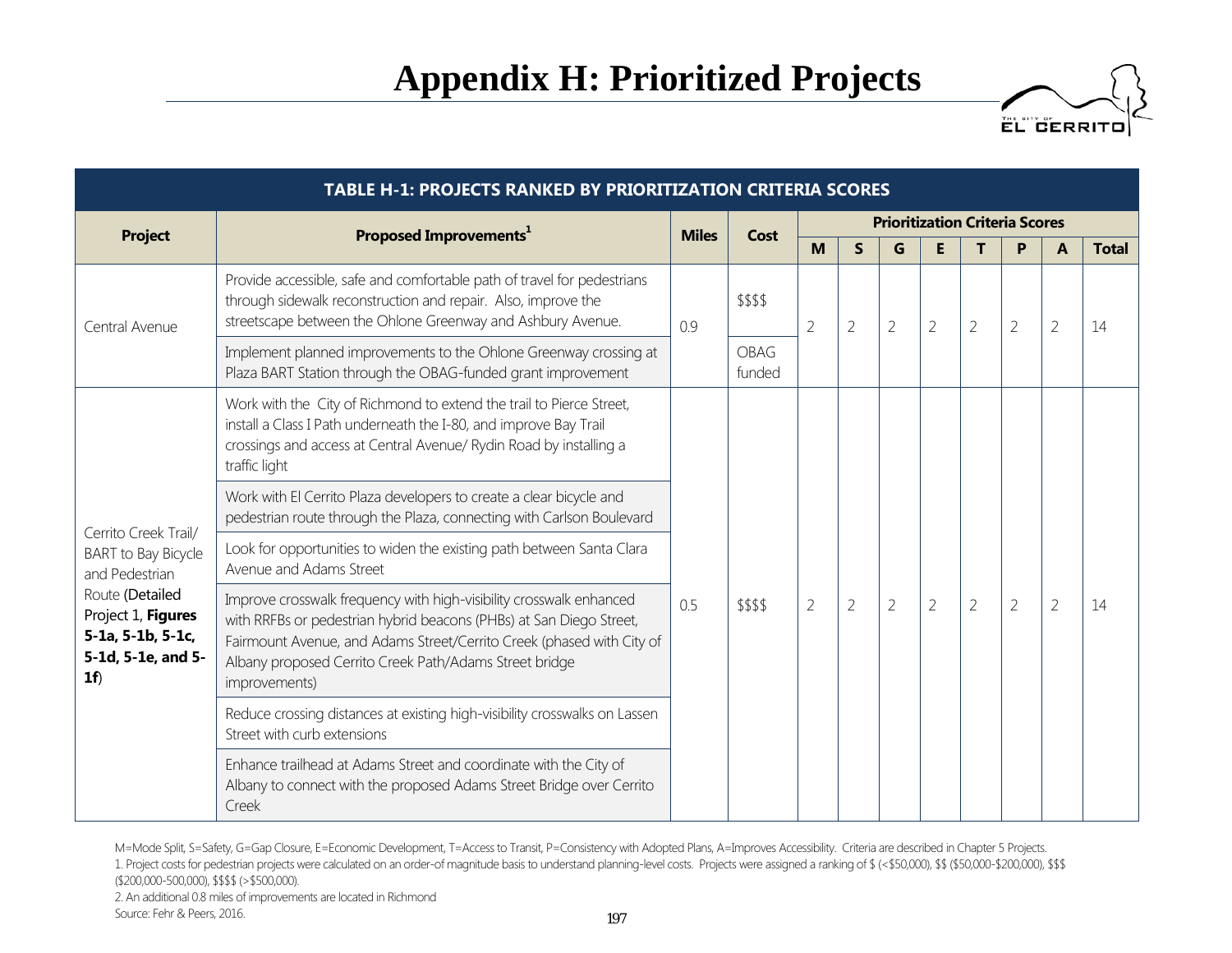

|                                                     | TABLE H-1: PROJECTS RANKED BY PRIORITIZATION CRITERIA SCORES                                                                                                                                            |              |                       |                |                |                |                |                                       |                |                |              |
|-----------------------------------------------------|---------------------------------------------------------------------------------------------------------------------------------------------------------------------------------------------------------|--------------|-----------------------|----------------|----------------|----------------|----------------|---------------------------------------|----------------|----------------|--------------|
| <b>Project</b>                                      | Proposed Improvements <sup>1</sup>                                                                                                                                                                      | Cost         |                       |                |                |                |                | <b>Prioritization Criteria Scores</b> |                |                |              |
|                                                     |                                                                                                                                                                                                         | <b>Miles</b> |                       | M              | $\mathsf{S}$   | G              | E.             | $\mathbf{T}$                          | P              | A              | <b>Total</b> |
|                                                     | Provide accessible, safe and comfortable path of travel for pedestrians<br>through sidewalk reconstruction and repair                                                                                   |              |                       |                |                |                |                |                                       |                |                |              |
| <b>Hill Street</b>                                  | Improve intersection at Key Boulevard/Hill Street/Elm Street                                                                                                                                            | 0.2          | \$\$\$\$              | $\overline{2}$ | $\overline{2}$ | $\overline{2}$ | $\overline{2}$ | $\overline{2}$                        | $\overline{2}$ | $\overline{2}$ | 14           |
|                                                     | Improve intersection at San Pablo Avenue/Hill Street/Eastshore<br>Boulevard and stripe all crosswalks per the San Pablo Avenue Specific<br>Plan and Complete Streets Plan                               | \$\$\$\$     |                       |                |                |                |                |                                       |                |                |              |
|                                                     | Provide accessible, safe and comfortable path of travel for pedestrians<br>through sidewalk reconstruction and repair                                                                                   |              |                       |                |                |                |                |                                       |                |                |              |
| Cutting Boulevard                                   | Improve intersection at San Pablo Avenue and stripe all crossings per<br>the San Pablo Avenue Specific Plan and Complete Streets Plan                                                                   | 0.9          | \$\$\$                | $\overline{2}$ | $\overline{2}$ | $\overline{2}$ | $\overline{2}$ | $\overline{2}$                        | $\overline{2}$ | $\overline{2}$ | 14           |
|                                                     | Implement planned pedestrian improvements to the Ohlone Greenway<br>crossing and Greenway alignment near del Norte BART and through<br>OBAG-funded grant project                                        |              | <b>OBAG</b><br>funded |                |                |                |                |                                       |                |                |              |
|                                                     | Provide accessible, safe and comfortable path of travel for pedestrians<br>through sidewalk reconstruction and repair. Also, improve the<br>streetscape between Carlson Boulevard and San Pablo Avenue. |              |                       |                |                |                |                |                                       |                |                |              |
| Fairmount Avenue                                    | Install raised crosswalks between Richmond Street and Ashbury Street                                                                                                                                    |              |                       |                |                |                |                |                                       |                |                |              |
| (Detailed Project 8,<br>Figures 5-8a and<br>$5-8b)$ | Install RRFBs, mark high-visibility crosswalk, and install median refuges<br>and curb extensions at Fairmount Avenue/Carlson Boulevard                                                                  | 0.7          | \$\$\$\$              | $\overline{2}$ | $\overline{2}$ | $\overline{2}$ | $\overline{2}$ | $\overline{2}$                        | $\overline{2}$ | $\overline{2}$ | 14           |
|                                                     | Implement the planned pedestrian intersection improvement projects<br>on Fairmount near Plaza BART through the OBAG-funded grant project                                                                |              |                       |                |                |                |                |                                       |                |                |              |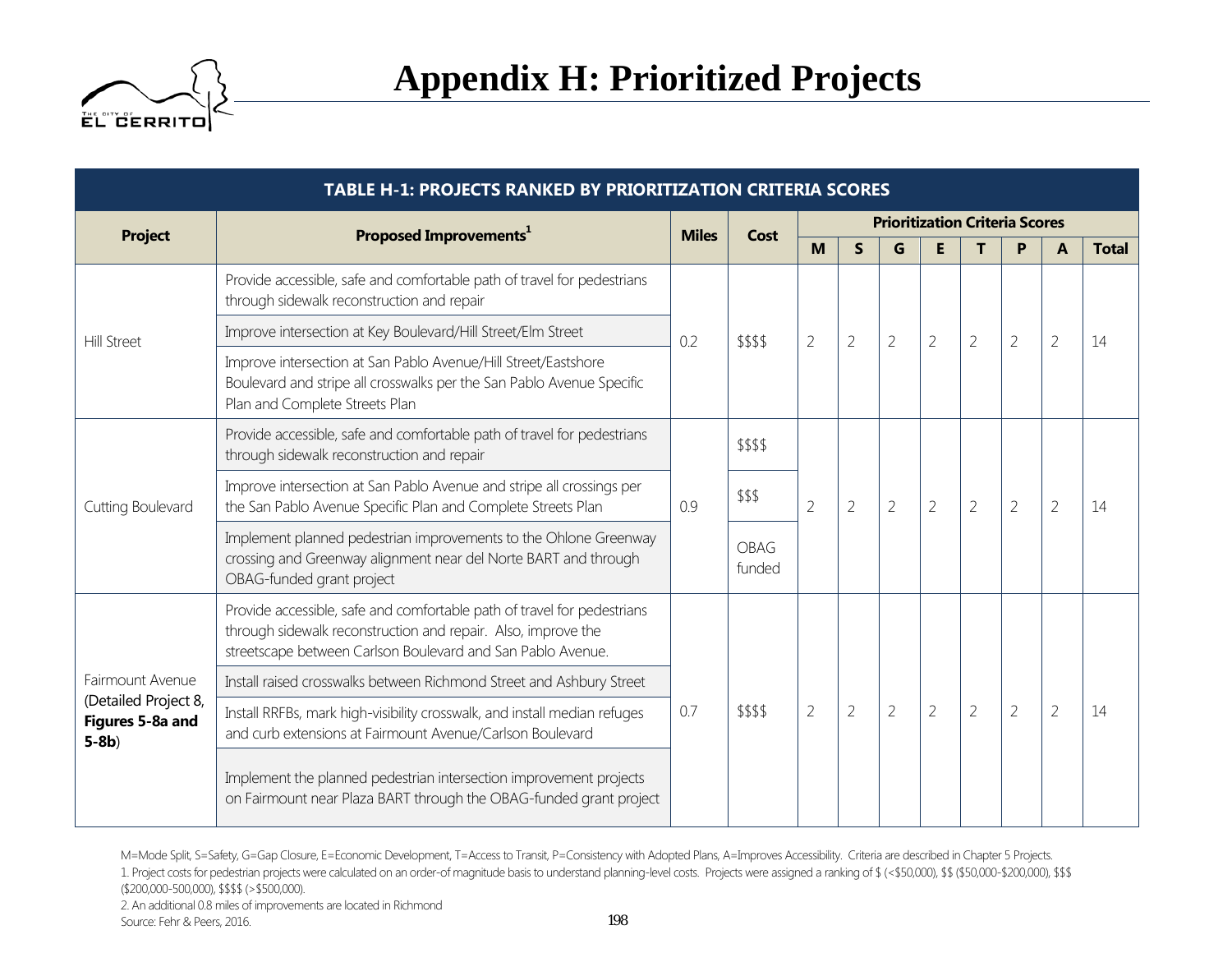

|                                                              | <b>TABLE H-1: PROJECTS RANKED BY PRIORITIZATION CRITERIA SCORES</b>                                                                                                                                                                                                         |              |                                                                       |                |                |                |                |                |                                       |                |              |
|--------------------------------------------------------------|-----------------------------------------------------------------------------------------------------------------------------------------------------------------------------------------------------------------------------------------------------------------------------|--------------|-----------------------------------------------------------------------|----------------|----------------|----------------|----------------|----------------|---------------------------------------|----------------|--------------|
| <b>Project</b>                                               | Proposed Improvements <sup>1</sup>                                                                                                                                                                                                                                          | <b>Miles</b> | Cost                                                                  |                |                |                |                |                | <b>Prioritization Criteria Scores</b> |                |              |
|                                                              |                                                                                                                                                                                                                                                                             |              |                                                                       | M              | $\mathsf{S}$   | G              | E              | т              | P                                     | $\mathbf{A}$   | <b>Total</b> |
| Potrero Avenue                                               | Provide accessible, safe and comfortable path of travel for pedestrians<br>through sidewalk reconstruction and repair                                                                                                                                                       | 0.8          | \$\$\$\$                                                              | $\overline{2}$ | $\overline{2}$ | $\overline{2}$ | $\overline{2}$ | $\overline{2}$ | $\overline{2}$                        | $\overline{2}$ | 14           |
| San Pablo Avenue                                             | Implement the pedestrian improvements in the San Pablo Avenue<br>Specific Plan and Complete Streets Plan                                                                                                                                                                    | 2.5          | \$\$\$\$                                                              | $\overline{2}$ | $\overline{2}$ | $\overline{2}$ | $\overline{2}$ | $\overline{2}$ | $\overline{2}$                        | $\overline{2}$ | 14           |
|                                                              | Improve crosswalk frequency and reduce crossing distances                                                                                                                                                                                                                   |              |                                                                       |                |                |                |                |                |                                       |                |              |
| Eastshore Boulevard                                          | Provide accessible, safe and comfortable path of travel for pedestrians<br>through sidewalk reconstruction and repair                                                                                                                                                       | 0.2          | \$\$                                                                  | $\overline{2}$ | $\overline{2}$ | $\overline{2}$ | $\overline{2}$ | $\overline{2}$ | $\mathbf 1$                           | $\overline{2}$ | 13           |
|                                                              | Improve crossings per Ohlone Greenway Master Plan Design<br>Guidelines, Table 5-1, and Figure 5-2b, which detail proposed<br>improvements, such as flashing beacons, curb extensions, triple-four trail<br>crossings, median refuges, and yield-control for Greenway users. |              | \$\$\$\$                                                              |                |                |                |                |                |                                       |                |              |
|                                                              | Improve connections between Ohlone Greenway and El Cerrito Plaza                                                                                                                                                                                                            |              | \$\$\$<br><b>OBAG</b><br>funded                                       |                |                |                |                |                |                                       |                |              |
| Ohlone Greenway                                              | Implement crossing improvements and path improvements at Del<br>Norte and Plaza BART Stations as part of OBAG-funded project                                                                                                                                                |              |                                                                       |                |                |                |                |                |                                       |                |              |
| (Detailed Project 2,<br>Table 5-1, Figures<br>5-2a and 5-2b) | Complete connection to Richmond Greenway per the joint<br>Richmond/Ohlone Greenway Gap Closure Project, which includes a<br>signalized crossing of San Pablo Ave (funded)                                                                                                   | 2.6          | \$\$\$\$<br>(Plan-<br>ned &<br>Fund-<br>ed,<br>Rich-<br>mond<br>lead) | $\overline{2}$ | $\overline{2}$ | $\overline{2}$ | $\overline{2}$ | $\overline{2}$ | $\overline{2}$                        | $\mathbf{1}$   | 13           |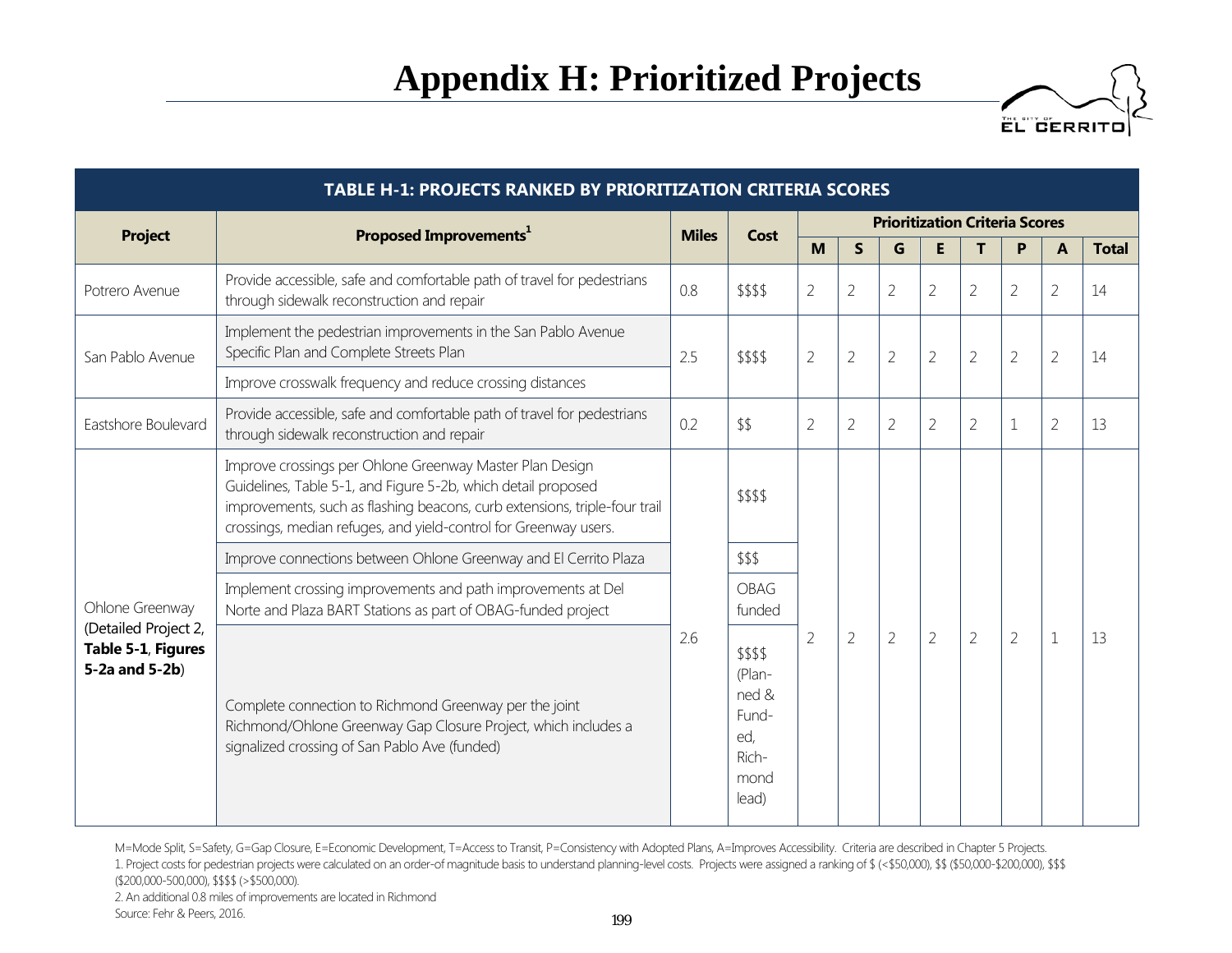

|                                       | <b>TABLE H-1: PROJECTS RANKED BY PRIORITIZATION CRITERIA SCORES</b>                                                                                               |              |          |                |                |                |                                       |                |                |                |              |
|---------------------------------------|-------------------------------------------------------------------------------------------------------------------------------------------------------------------|--------------|----------|----------------|----------------|----------------|---------------------------------------|----------------|----------------|----------------|--------------|
| <b>Project</b>                        | Proposed Improvements <sup>1</sup>                                                                                                                                | <b>Miles</b> | Cost     |                |                |                | <b>Prioritization Criteria Scores</b> |                |                |                |              |
|                                       |                                                                                                                                                                   |              |          | M              | $\mathsf{S}$   | G              | E                                     | т              | P              | A              | <b>Total</b> |
| Stockton Avenue                       | Provide accessible, safe and comfortable path of travel for pedestrians<br>through sidewalk reconstruction and repair and improve the streetscape                 | 0.4          | \$\$\$\$ | $\overline{2}$ | $\overline{2}$ | $\overline{2}$ | $\overline{2}$                        | $\mathbf{1}$   | $\overline{2}$ | $\overline{2}$ | 13           |
| Carlson Boulevard                     | Provide accessible, safe and comfortable path of travel for pedestrians<br>through sidewalk reconstruction and repair                                             | 0.4          | \$\$\$   | $\overline{2}$ | $\overline{2}$ | $\overline{2}$ | $\overline{2}$                        | 1              | $\mathbf 1$    | $\overline{2}$ | 12           |
| Moeser Lane                           | Provide accessible, safe and comfortable path of travel for pedestrians<br>through sidewalk reconstruction and repair                                             | 1.3          | \$\$\$\$ | $\overline{2}$ | 2              | $\overline{2}$ | $\mathbf{1}$                          | 1              | $\overline{2}$ | $\overline{2}$ | 12           |
|                                       | Provide accessible, safe and comfortable path of travel for pedestrians<br>through sidewalk reconstruction and repair                                             |              |          |                |                |                |                                       |                |                |                |              |
|                                       | Sidewalk extension and path improvements at Baxter Creek.<br>Accessibility upgrades. Intersection improvements at Elm and Conlon.                                 | 0.6          |          |                |                |                |                                       |                |                |                |              |
|                                       | Install various pedestrian improvements at intersection with Knott<br>Avenue, Cutting Boulevard, Humboldt Street, and Conlon Avenue                               |              |          |                |                |                |                                       |                |                |                |              |
| Key Boulevard<br>(Detailed Project 7, | Reduce crossing distance at Liberty Street intersection with curb<br>extension                                                                                    |              |          |                |                |                |                                       |                |                |                |              |
| Figures 5-7a and<br>$5-7b$            | Install sidewalk extensions on the east and west sides of Key Boulevard<br>between Humboldt Street and Conlon Avenue to maintain consistent<br>curb-to-curb width |              | \$\$\$\$ | $\overline{2}$ | $\mathbf 1$    | $\overline{2}$ | $\overline{2}$                        | $\overline{2}$ | $\mathbf 1$    | $\overline{2}$ | 12           |
|                                       | Stripe crosswalks at Humboldt Street and Conlon Avenue                                                                                                            |              |          |                |                |                |                                       |                |                |                |              |
|                                       | Create a new gateway to Baxter Park and the Ohlone Greenway.                                                                                                      |              |          |                |                |                |                                       |                |                |                |              |
|                                       | Improve signalized pedestrian crosswalks at Key Boulevard/Elm<br>Street/Hill Street intersection                                                                  |              |          |                |                |                |                                       |                |                |                |              |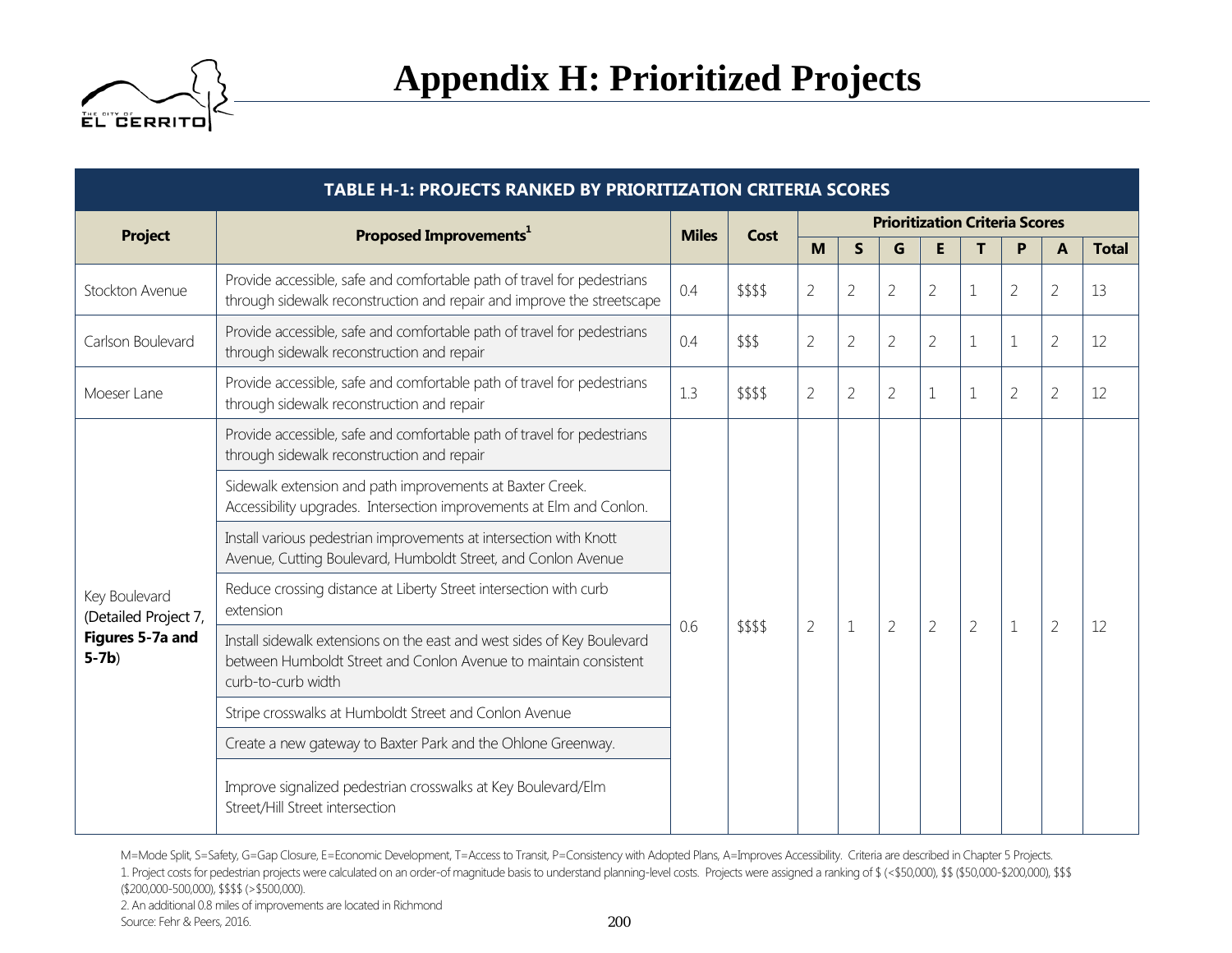

|                                                                            | <b>TABLE H-1: PROJECTS RANKED BY PRIORITIZATION CRITERIA SCORES</b>                                                                                                                                                                                                                                                                                                             |              |          |                |                |                |                |                                       |                |                |                |    |
|----------------------------------------------------------------------------|---------------------------------------------------------------------------------------------------------------------------------------------------------------------------------------------------------------------------------------------------------------------------------------------------------------------------------------------------------------------------------|--------------|----------|----------------|----------------|----------------|----------------|---------------------------------------|----------------|----------------|----------------|----|
| <b>Project</b>                                                             | Proposed Improvements <sup>1</sup>                                                                                                                                                                                                                                                                                                                                              | <b>Miles</b> | Cost     |                |                |                |                | <b>Prioritization Criteria Scores</b> |                |                |                |    |
|                                                                            |                                                                                                                                                                                                                                                                                                                                                                                 |              |          | M              | S              | G              | E              | $\mathbf T$                           | P              | A              | <b>Total</b>   |    |
| Richmond/Elm<br>Street                                                     | Provide accessible, safe and comfortable path of travel for pedestrians<br>through sidewalk reconstruction and repair                                                                                                                                                                                                                                                           | 2.0          | \$\$\$\$ | $\overline{2}$ | $\overline{2}$ | $\overline{2}$ | $\mathbf{1}$   | $\mathbf{1}$                          | $\overline{2}$ | $\overline{2}$ | 12             |    |
|                                                                            | Improve intersection crossings for pedestrians and the streetscape                                                                                                                                                                                                                                                                                                              |              |          |                |                |                |                |                                       |                |                |                |    |
| <b>Hill Street</b>                                                         | Install Class I path between San Pablo Avenue and the Ohlone<br>Greenway                                                                                                                                                                                                                                                                                                        | 0.09         | \$\$\$   | $\overline{2}$ | 1              | $\overline{2}$ | $\overline{2}$ | $\overline{2}$                        | $\overline{2}$ | 0              | 11             |    |
| San Pablo Avenue                                                           | Install parking-separated cycle tracks between Potrero Avenue and<br>Lincoln Avenue                                                                                                                                                                                                                                                                                             | 1.28         | \$\$\$\$ | $\overline{2}$ | $\overline{2}$ | $\overline{2}$ | $\overline{2}$ | $\mathbf 1$                           | $\overline{2}$ | $\Omega$       | 11             |    |
| Schmidt Lane                                                               | Provide accessible, safe and comfortable path of travel for pedestrians<br>through sidewalk reconstruction and repair. Also, improve the<br>streetscape between the Ohlone Greenway and the Recycling Center.                                                                                                                                                                   | 0.6          | \$\$\$\$ | $\overline{2}$ | $\mathbf 1$    | $\overline{2}$ | $\overline{2}$ | $\overline{2}$                        | $\mathbf 1$    | 1              | 11             |    |
|                                                                            | Provide accessible, safe and comfortable path of travel for pedestrians<br>through sidewalk installation, reconstruction, and repair and connecting<br>to Arlington Park, Madera School, and Mira Vista Country Club                                                                                                                                                            |              |          |                |                |                |                |                                       |                |                |                |    |
|                                                                            | Work with AC Transit to improve accessibility of bus stops                                                                                                                                                                                                                                                                                                                      |              |          |                |                |                |                |                                       |                |                |                |    |
| Arlington Boulevard<br>(Detailed Project 4,<br>Figures 5-4a and<br>$5-4b)$ | Reduce crossing distances, narrow roadway to prevent autos passing<br>each other at intersections, and improve sight distance at intersections<br>with curb extensions/corner radii tightening at: Potrero Avenue,<br>Brewster Drive (east side), Buckingham Drive (all corners), Thors Bay<br>Road, Villa Nueva Drive, Don Carol Drive, and Moeser Lane (NW and<br>NE corners) | 2.4          |          | \$\$\$\$       | $\overline{2}$ | $\overline{2}$ | $\overline{2}$ | $\overline{0}$                        | $\mathbf{1}$   | $\mathbf{1}$   | $\overline{2}$ | 10 |
|                                                                            | Work with property owners to maintain hedges and other vegetation<br>that obscures visibility to/from side streets                                                                                                                                                                                                                                                              |              |          |                |                |                |                |                                       |                |                |                |    |

2. An additional 0.8 miles of improvements are located in Richmond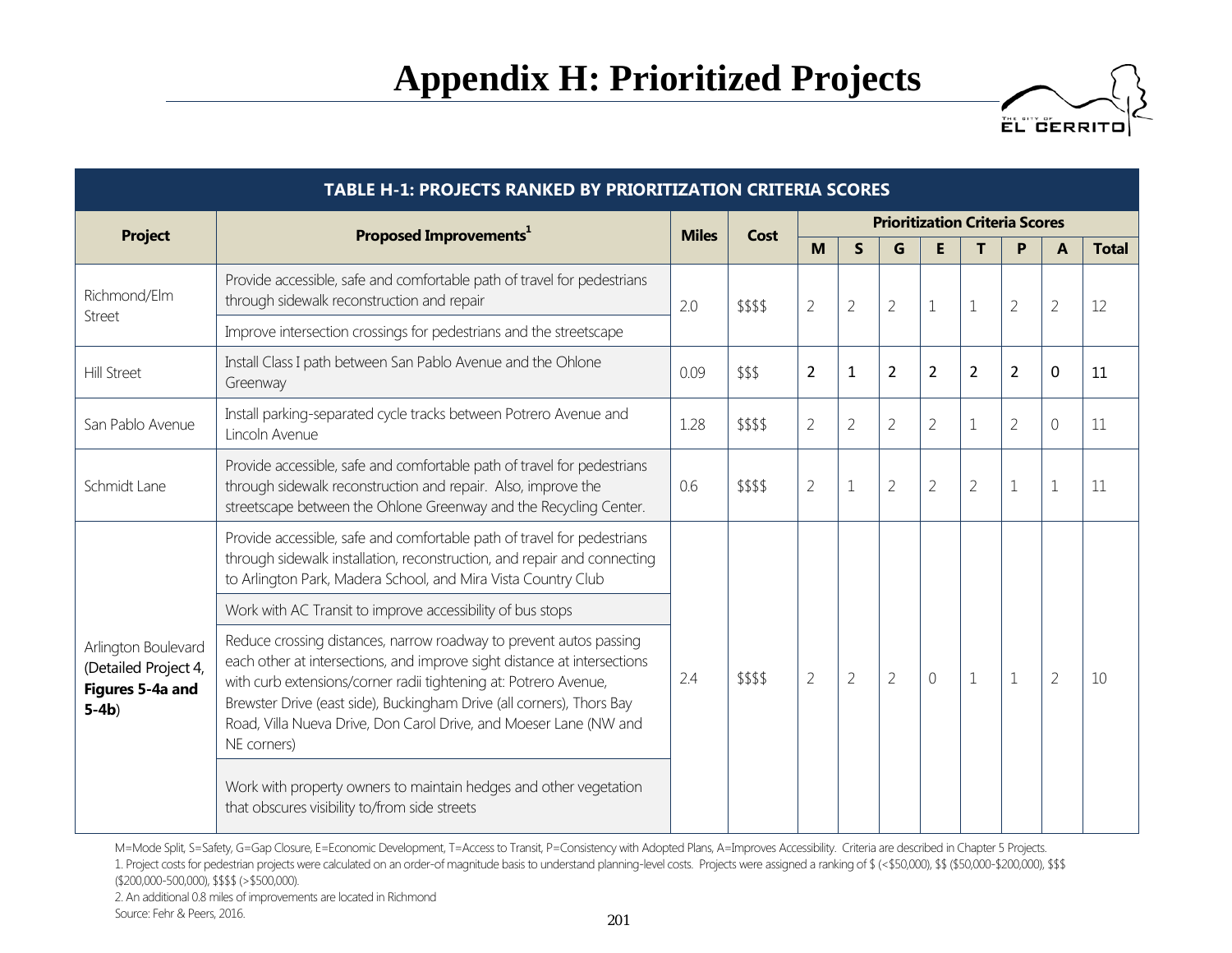

|                                             | <b>TABLE H-1: PROJECTS RANKED BY PRIORITIZATION CRITERIA SCORES</b>                                                                                                                               |              |            |                                               |                |                |                |                |                |                |              |  |
|---------------------------------------------|---------------------------------------------------------------------------------------------------------------------------------------------------------------------------------------------------|--------------|------------|-----------------------------------------------|----------------|----------------|----------------|----------------|----------------|----------------|--------------|--|
| <b>Project</b>                              | Proposed Improvements <sup>1</sup>                                                                                                                                                                | <b>Miles</b> |            | <b>Prioritization Criteria Scores</b><br>Cost |                |                |                |                |                |                |              |  |
|                                             |                                                                                                                                                                                                   |              |            | M                                             | S              | G              | E              | T              | P              | A              | <b>Total</b> |  |
|                                             | Conduct Stop-warrant analysis at multiple locations on Arlington and<br>consider installing all-way stop control to control traffic along corridor<br>and improve pedestrian safety at crosswalks |              |            |                                               |                |                |                |                |                |                |              |  |
| Arlington Boulevard<br>(Detailed Project 4, | Install Yield Here to Pedestrian signs and advanced yield markings on all<br>uncontrolled crosswalks                                                                                              | 2.4          | \$\$\$\$   | $\overline{2}$                                | $\overline{2}$ | $\overline{2}$ | $\overline{0}$ | $\mathbf 1$    | $\mathbf{1}$   | $\overline{2}$ | 10           |  |
| Figures 5-4a and<br>$5-4b)$                 | Evaluate driver-yielding compliance at all existing uncontrolled<br>crosswalks to determine if additional enhancements, such as RRFBs<br>and/or traffic calming devices should be considered      | 2.4          |            |                                               |                |                |                |                |                |                |              |  |
|                                             | Stripe and sign Class III Bicycle Route with Sharrows                                                                                                                                             |              | \$\$       | $\Omega$                                      | $\overline{2}$ | $\overline{2}$ | $\Omega$       | 1              | 1              | $\Omega$       | 6            |  |
| Central Avenue                              | Stripe and sign Class II Bicycle Lanes between Carlson Boulevard and<br>San Pablo Avenue                                                                                                          | 0.08         | $\sqrt{2}$ | $\Omega$                                      | $\overline{2}$ | $\overline{2}$ | $\overline{2}$ | $\overline{2}$ | $\overline{2}$ | $\Omega$       | 10           |  |
| Eastshore Boulevard                         | Stripe and sign Class II Buffered Bicycle Lanes                                                                                                                                                   | 0.18         | \$\$       | $\overline{2}$                                | $\overline{2}$ | $\mathbf{1}$   | $\overline{2}$ | $\overline{2}$ |                | $\Omega$       | 10           |  |
| Lincoln Avenue                              | Stripe and sign bicycle boulevard and install traffic calming<br>improvements.                                                                                                                    | 0.53         | \$\$\$\$   | $\overline{2}$                                | $\overline{2}$ | $\mathbf{1}$   | $\overline{2}$ | $\overline{2}$ | 1              | $\Omega$       | 10           |  |
| Manila Avenue                               | Provide accessible, safe and comfortable path of travel for pedestrians<br>through sidewalk reconstruction and repair                                                                             | 0.6          | \$\$\$     | $\overline{2}$                                | 1              | $\overline{2}$ | $\mathbf{1}$   |                |                | $\overline{2}$ | 10           |  |
|                                             | Stripe and sign Class II Bicycle Lanes between Wall Avenue and Potrero<br>Avenue                                                                                                                  | 0.57         | $\sqrt{2}$ | $\Omega$                                      | $\overline{2}$ | $\overline{2}$ | $\overline{2}$ | $\overline{2}$ | $\overline{2}$ | $\Omega$       | 10           |  |
| San Pablo Avenue                            | Stripe and sign Class III Bicycle Route with green-backed sharrows<br>between Lincoln Avenue and southern city limit                                                                              | 0.69         | \$\$       | $\Omega$                                      | $\overline{2}$ | $\overline{2}$ | $\overline{2}$ | $\overline{2}$ | $\overline{2}$ | $\Omega$       | 10           |  |
| Schmidt Lane                                | Stripe and sign Class III Bicycle Route with Sharrows between San Pablo<br>Avenue and Navellier Street                                                                                            | 0.6          | $\sqrt{2}$ | $\overline{2}$                                | 1              | $\overline{2}$ | $\overline{2}$ | $\overline{2}$ | 1              | $\Omega$       | 10           |  |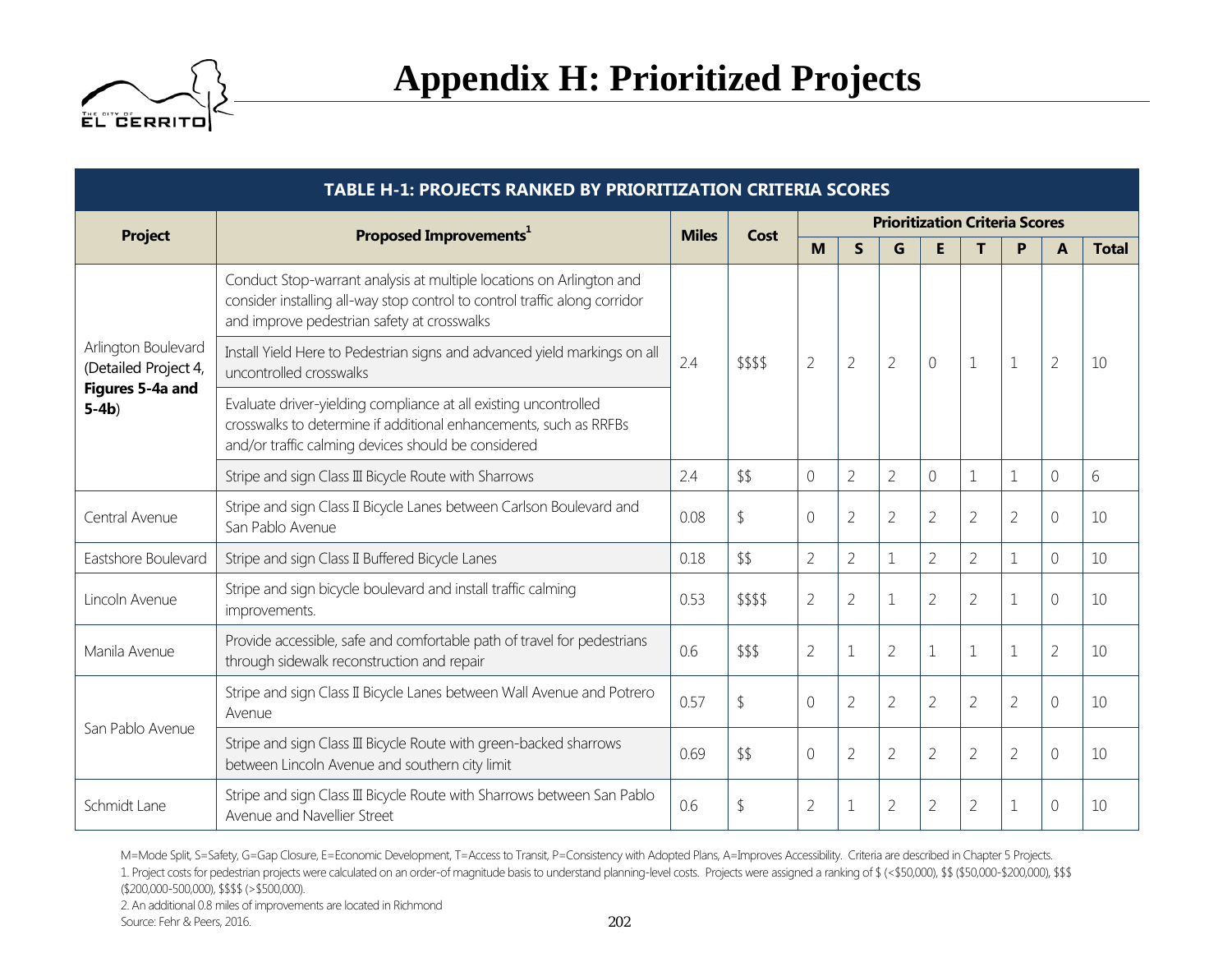

|                                                                         | <b>TABLE H-1: PROJECTS RANKED BY PRIORITIZATION CRITERIA SCORES</b>                                                                 |                          |            |                |                |                |                |                |                                       |                     |              |
|-------------------------------------------------------------------------|-------------------------------------------------------------------------------------------------------------------------------------|--------------------------|------------|----------------|----------------|----------------|----------------|----------------|---------------------------------------|---------------------|--------------|
| <b>Project</b>                                                          | Proposed Improvements <sup>1</sup>                                                                                                  | <b>Miles</b>             | Cost       |                |                |                |                |                | <b>Prioritization Criteria Scores</b> |                     |              |
|                                                                         |                                                                                                                                     |                          |            | M              | $\mathsf{S}$   | G              | E              | T.             | P                                     | $\mathbf{A}$        | <b>Total</b> |
| Ashbury Avenue                                                          | Provide accessible, safe and comfortable path of travel for pedestrians<br>through sidewalk reconstruction and repair               | 1.2                      | \$\$\$\$   | $\overline{2}$ | $\overline{0}$ | $\overline{2}$ | $\mathbf 1$    |                | $\mathbf 1$                           | $\overline{2}$      | 9            |
| Colusa Avenue                                                           | Provide accessible, safe and comfortable path of travel for pedestrians<br>through sidewalk reconstruction, repair and installation | 0.9                      | \$\$\$\$   | $\overline{2}$ | $\Omega$       | $\overline{2}$ | $\mathbf{1}$   |                | $\mathbf 1$                           | $\overline{2}$      | 9            |
| Fairmount Avenue<br>(Detailed Project 8,<br>Figures 5-8a and<br>$5-8b)$ | Stripe and sign Class III Bicycle Route with green-backed sharrows                                                                  | 0.74                     | \$\$\$     | $\sqrt{a}$     | $\overline{2}$ | $\mathbf{1}$   | $\overline{2}$ | $\overline{2}$ | $\overline{2}$                        | $\mathsf{O}\xspace$ | 9            |
| <b>Hill Street</b>                                                      | Stripe and sign Class II Bicycle Lane between Ohlone Greenway and El<br>Street                                                      | 0.14                     | \$\$       | $\mathbf 0$    | $\mathbf{1}$   | $\overline{2}$ | 2              | 2              | $\overline{2}$                        | $\mathbf 0$         | 9            |
| Public Trails (Existing<br>Impassable Trails)                           | Improve all impassable trails within the City of El Cerrito right-of-way to<br>provide accessible trails per Figure 4-1.            |                          | \$\$\$     | $\overline{2}$ | $\overline{2}$ | $\overline{2}$ | $\sqrt{a}$     | 0              | $1\,$                                 | $\overline{2}$      | 9            |
| Hillside Pathways<br>and Stairs                                         | Expand, improve and maintain paths/stairs, including the provision of<br>handrails and posting signs                                |                          | \$\$\$     | $\overline{2}$ | $\overline{2}$ | $\overline{2}$ | $\sqrt{a}$     | $\overline{0}$ | $\mathbf{1}$                          | $\mathbf{1}$        | 8            |
|                                                                         | Complete steps at the bottom of the Motorcycle Hill Trail                                                                           | $\overline{\phantom{a}}$ | $\sqrt{2}$ |                |                |                |                |                |                                       |                     |              |
| Key Boulevard<br>(Detailed Project 7,<br>Figures 5-7a and<br>$5-7b$     | Enhance striping and signing of Class III Bicycle Route with Sharrows                                                               | 0.32                     | $\sqrt{2}$ | $\mathbf 0$    | $\mathbf{1}$   | $\overline{2}$ | $\overline{2}$ | $\overline{2}$ | $\mathbf{1}$                          | $\overline{0}$      | 8            |

2. An additional 0.8 miles of improvements are located in Richmond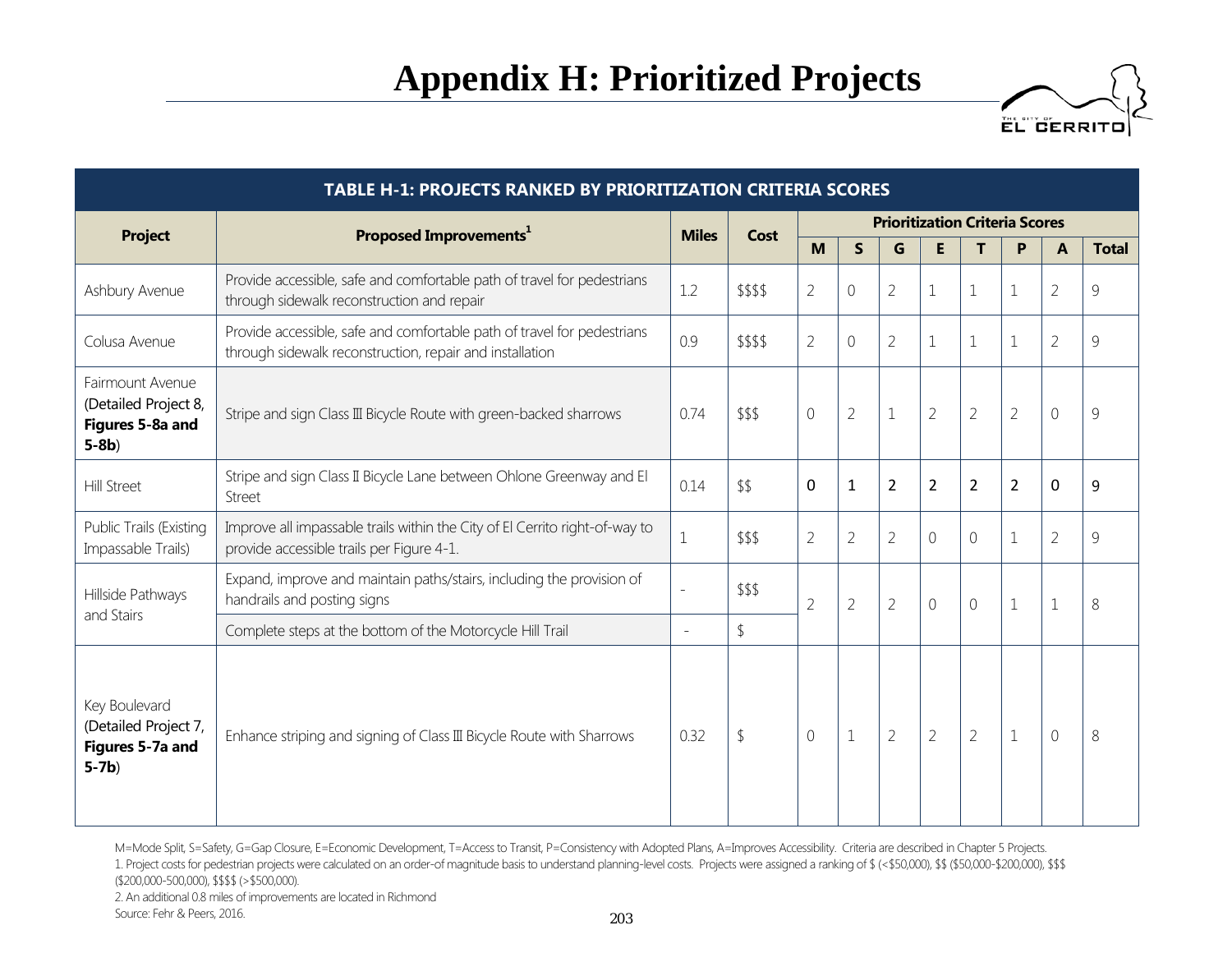

| TABLE H-1: PROJECTS RANKED BY PRIORITIZATION CRITERIA SCORES<br><b>Prioritization Criteria Scores</b>          |                                                                                                                                                                                                                                                                                                                                                                                      |              |            |                |                |                |                |                |              |                |                |  |
|----------------------------------------------------------------------------------------------------------------|--------------------------------------------------------------------------------------------------------------------------------------------------------------------------------------------------------------------------------------------------------------------------------------------------------------------------------------------------------------------------------------|--------------|------------|----------------|----------------|----------------|----------------|----------------|--------------|----------------|----------------|--|
| <b>Project</b>                                                                                                 | Proposed Improvements <sup>1</sup>                                                                                                                                                                                                                                                                                                                                                   | <b>Miles</b> | Cost       |                |                |                |                |                |              |                |                |  |
|                                                                                                                |                                                                                                                                                                                                                                                                                                                                                                                      |              |            | M              | $\mathsf{S}$   | G              | E              | т              | P            | A              | <b>Total</b>   |  |
| Potrero Avenue<br>(Detailed Project 9,                                                                         | Stripe and sign Class II Bicycle Lanes between western city limit and<br>Ohlone Greenway                                                                                                                                                                                                                                                                                             | 0.4          | $\sqrt{2}$ | $\overline{0}$ | $\overline{2}$ | $\overline{2}$ | $\overline{2}$ | $\mathbf{1}$   | $\mathbf{1}$ | $\sqrt{a}$     | 8              |  |
| Figures 5-9a and<br>$5-9b)$                                                                                    | Stripe and sign Class III Bicycle Route with Sharrows between Ohlone<br>Greenway and Navellier Street                                                                                                                                                                                                                                                                                | 0.4          | $\sqrt{2}$ |                |                |                |                |                |              |                |                |  |
| Stockton Avenue                                                                                                | Stripe and sign Class III Bicycle Route with Sharrows between Ohlone<br>Greenway and Terrace Drive                                                                                                                                                                                                                                                                                   | 0.28         | $\sqrt{2}$ | $\mathbf 0$    | $\overline{2}$ | $\overline{2}$ | $\overline{2}$ | $\mathbf 1$    | $\mathbf{1}$ | $\overline{0}$ | 8              |  |
| <b>Barrett Avenue</b>                                                                                          | Provide accessible, safe and comfortable path of travel for pedestrians<br>through sidewalk reconstruction and repair and improve the streetscape                                                                                                                                                                                                                                    | 0.8          | \$\$\$     | 0              | 1              | $\overline{2}$ | $\Omega$       | $\mathbf 1$    | $\mathbf 1$  | $\overline{2}$ |                |  |
| East Side Bicycle<br><b>Boulevard (Detailed</b><br>Projects 5 and 6,<br>Figures 5-5a, 5-5b,<br>5-6a, and 5-6b) | Stripe and sign bicycle boulevard with traffic calming on various<br>roadways including Blake Street beginning at San Pablo Avenue to<br>Norvell Street to Schmidt Lane to Richmond Street to Moeser Lane to<br>Norvell Street to Lincoln Avenue to Albemarle Street to Fairmount<br>Avenue to Behrens Street to southern city limit. Also, install bicycle<br>boulevard wayfinding. | 2.22         | \$\$\$\$   | $\overline{2}$ | $\overline{0}$ | $\overline{2}$ | $\mathbf 1$    | $\mathbf{1}$   | $\mathbf{1}$ | $\sqrt{a}$     | $\overline{7}$ |  |
| Kearney Street<br>(Figure F-1)                                                                                 | Stripe and sign bicycle boulevard and install traffic calming<br>improvements between Moeser Lane and Fairmount Avenue                                                                                                                                                                                                                                                               | 0.82         | \$\$\$\$   | $\overline{2}$ | $\overline{0}$ | $\mathbf{1}$   | $\overline{2}$ | $\overline{2}$ | $\circ$      | $\overline{0}$ |                |  |
| Manila Avenue                                                                                                  | Stripe and sign Class III Bicycle Route with Sharrows between Ohlone<br>Greenway and San Pablo Avenue                                                                                                                                                                                                                                                                                | 0.09         | $\sqrt{2}$ | $\overline{0}$ | $\Omega$       | $\overline{2}$ | $\overline{2}$ | $\overline{2}$ | $\mathbf 1$  | $\Omega$       | 7              |  |
| Navellier Street                                                                                               | Provide accessible, safe and comfortable path of travel for pedestrians<br>through sidewalk reconstruction and repair                                                                                                                                                                                                                                                                | 0.9          | \$\$\$\$   | $\sqrt{a}$     | $\overline{0}$ | $\overline{2}$ | $\mathbf{1}$   | $\mathbf{1}$   | $1\,$        | $\overline{2}$ | $\overline{7}$ |  |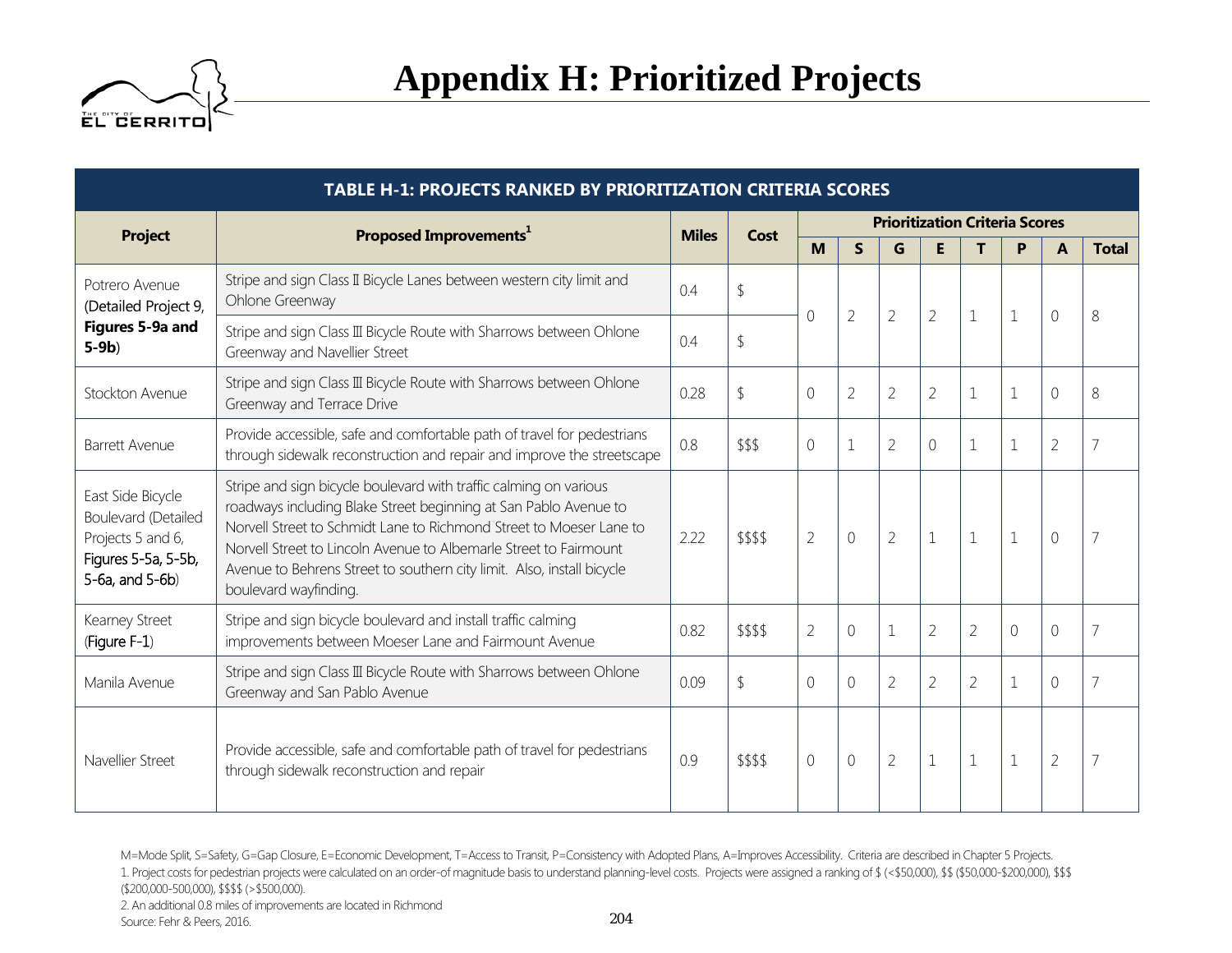

|                      | <b>TABLE H-1: PROJECTS RANKED BY PRIORITIZATION CRITERIA SCORES</b>                                                                                                                                                                |              |          |                |             |                |                |                                       |              |                |              |
|----------------------|------------------------------------------------------------------------------------------------------------------------------------------------------------------------------------------------------------------------------------|--------------|----------|----------------|-------------|----------------|----------------|---------------------------------------|--------------|----------------|--------------|
| <b>Project</b>       | Proposed Improvements <sup>1</sup>                                                                                                                                                                                                 | <b>Miles</b> | Cost     |                |             |                |                | <b>Prioritization Criteria Scores</b> |              |                |              |
|                      |                                                                                                                                                                                                                                    |              |          | M              | S           | G              | E              | т                                     | P            | A              | <b>Total</b> |
|                      | Stripe and sign Class II Bicycle Lanes between Ohlone Greenway and<br>San Pablo Avenue                                                                                                                                             | 0.06         | \$       | $\Omega$       | 0           | $\mathbf{1}$   | $\mathbf{1}$   | $\overline{2}$                        | $\mathbf{1}$ | $\sqrt{0}$     | 6            |
| Cutting Boulevard    | Stripe and sign Class III Bicycle Route with Sharrows between Ohlone<br>Greenway and Hagen Boulevard                                                                                                                               | 0.44         | \$       |                |             |                |                |                                       |              |                |              |
| Knott Boulevard      | Stripe and sign Class III Bicycle Route with Sharrows between Ohlone<br>Greenway and San Pablo Avenue                                                                                                                              | 0.06         | \$       | $\mathbf 0$    | 0           | $\mathbf{1}$   | $\overline{2}$ | $\overline{2}$                        | $\mathbf{1}$ | $\mathbf{0}$   | 6            |
| Navellier Street     | Provide an accessible, safe and comfortable path of travel for<br>pedestrians through sidewalk reconstruction, and repair                                                                                                          | 0.9          | \$\$\$   | $\overline{2}$ | $\Omega$    | $\overline{2}$ | $\mathbf 0$    | 0                                     | $1\,$        | $\mathbf{1}$   | 6            |
| Park Trail           | Improve and maintain sidewalks, hillside paths/stairs, and fire trails                                                                                                                                                             | 4.7          | \$\$\$   | $\overline{2}$ | $\Omega$    | $\overline{2}$ | 0              | $\Omega$                              | $\mathbf 1$  | 1              | 6            |
| Connectors           | Provide signage, including mileage, along trail corridors                                                                                                                                                                          |              |          |                |             |                |                |                                       |              |                |              |
| <b>Blake Street</b>  | Stripe and sign Class III Bicycle Route with Sharrows between Norvell<br>Street and Navellier Street                                                                                                                               | 0.17         | \$       | $\mathbf 0$    | 0           | $\overline{2}$ | $\mathbf{1}$   | $\mathbf{1}$                          | $\mathbf{1}$ | $\sqrt{0}$     | 5            |
| Colusa Avenue        | Stripe and sign Class III Bicycle Route with Sharrows. Consider an all-way<br>stop and other traffic control devices at the intersection of Colusa<br>Avenue/Terrace Avenue to facilitate bicycle travel on and to/from<br>Colusa. | 1.1          | \$\$     | 0              | $\mathbf 1$ | $\mathbf{1}$   | $\mathbf{1}$   | $\mathbf{1}$                          | $\mathbf 1$  | $\overline{0}$ | 5            |
| Elm Street           | Stripe and sign Class III Bicycle Route with Sharrows between Hill Street<br>and Cutting Boulevard                                                                                                                                 | 0.13         | \$       | $\Omega$       | $\Omega$    | $\overline{2}$ | $\mathbf{1}$   | $\mathbf{1}$                          | 1            | $\bigcap$      | 5            |
| <b>Terrace Drive</b> | Provide accessible, safe and comfortable path of travel for pedestrians<br>through sidewalk reconstruction and repair                                                                                                              | 1.1          | \$\$\$\$ | $\Omega$       | $\Omega$    | $\overline{2}$ | $\Omega$       | $\Omega$                              | $\mathbf 1$  | $\overline{2}$ | 5            |
| Portola Avenue       | Stripe and sign Class III Bicycle Route with Sharrows between Ohlone<br>Greenway and San Pablo Avenue                                                                                                                              | 0.11         | S        | $\Omega$       | 0           | $\mathbf{1}$   | 1              | 1                                     | 1            | $\Omega$       | 4            |

2. An additional 0.8 miles of improvements are located in Richmond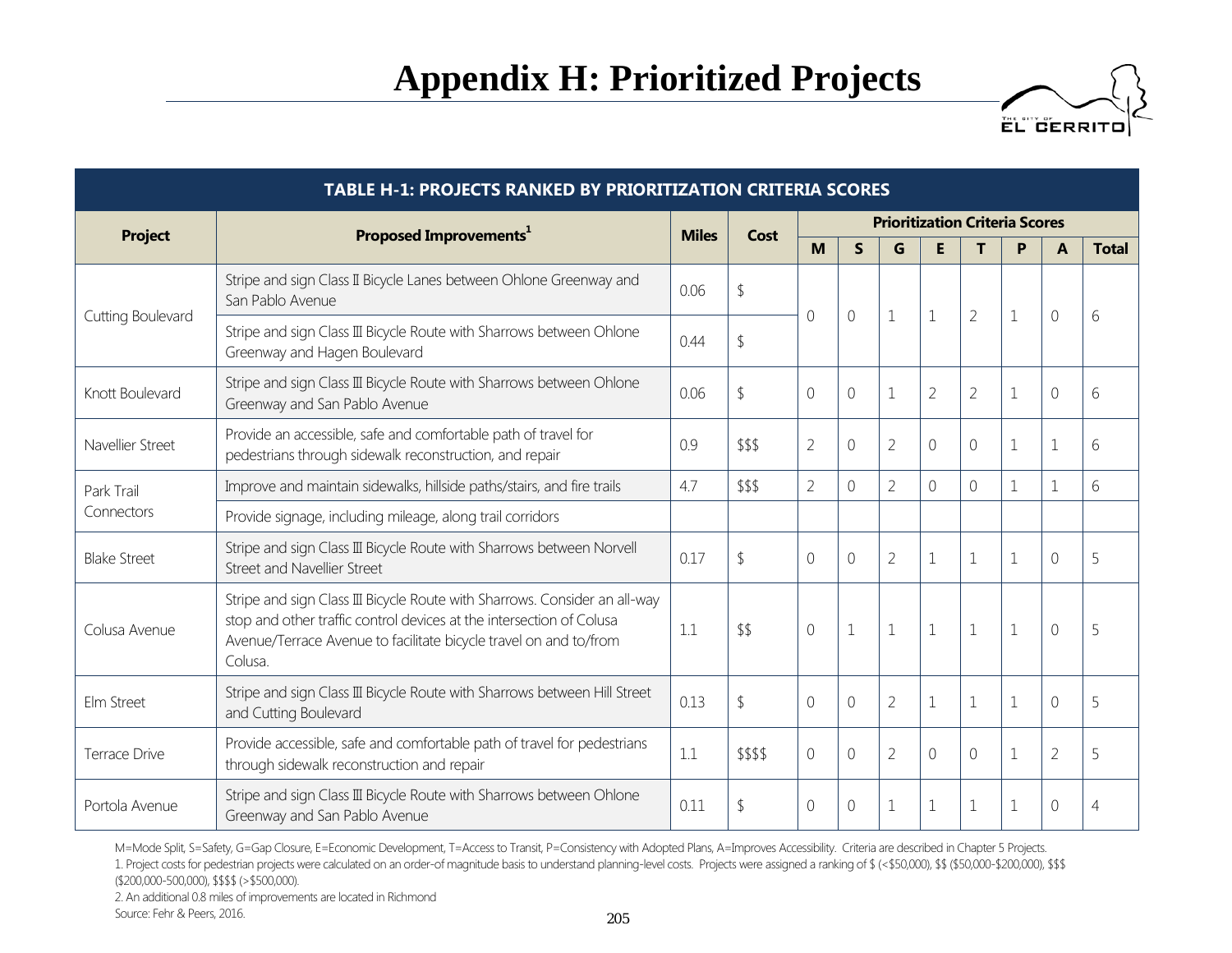

|                      | TABLE H-1: PROJECTS RANKED BY PRIORITIZATION CRITERIA SCORES                                               |              |               |                |             |                |                |                                       |              |                |                |
|----------------------|------------------------------------------------------------------------------------------------------------|--------------|---------------|----------------|-------------|----------------|----------------|---------------------------------------|--------------|----------------|----------------|
|                      | Proposed Improvements <sup>1</sup>                                                                         | <b>Miles</b> | Cost          |                |             |                |                | <b>Prioritization Criteria Scores</b> |              |                |                |
| <b>Project</b>       |                                                                                                            |              |               | M              | S           | G              | E              | т                                     | P            | A              | <b>Total</b>   |
| Barrett Avenue       | Stripe and sign Class III Bicycle Route with Sharrows                                                      | 0.79         | \$            | $\Omega$       | 0           |                | $\Omega$       |                                       |              | $\Omega$       | 3              |
| Hagen Boulevard      | Stripe and sign Class III Bicycle Route with Sharrows between Cutting<br>Boulevard and Mira Vista Drive    | 0.06         | \$            | $\overline{0}$ | 0           | $\overline{2}$ | $\overline{0}$ | 0                                     | $\mathbf{1}$ | $\overline{0}$ | 3              |
| Rifle Range Road     | Stripe and sign Class III Bicycle Route with Sharrows                                                      | 0.48         | $\sqrt{2}$    | 0              | 0           | $\overline{2}$ | $\overline{0}$ | 0                                     | $\mathbf 1$  | $\overline{0}$ | 3              |
| Avis Drive           | Stripe and sign Class III Bicycle Route with Sharrows                                                      | 0.22         | \$            | $\Omega$       | 0           | $\overline{2}$ | $\overline{0}$ | 0                                     | 0            | $\overline{0}$ | $\overline{2}$ |
| Bates Avenue         | Stripe and sign Class III Bicycle Route with Sharrows                                                      | 0.16         | \$            | $\Omega$       | 0           | $\overline{2}$ | $\Omega$       | $\Omega$                              | 0            | $\Omega$       | $\overline{2}$ |
| Carmel Avenue        | Stripe and sign Class III Bicycle Route with Sharrows                                                      | 0.1          | $\sqrt{2}$    | $\Omega$       | $\Omega$    |                | $\Omega$       | $\Omega$                              | $\mathbf{1}$ | $\overline{0}$ | $\overline{2}$ |
| Ganges Avenue        | Stripe and sign Class III Bicycle Route with Sharrows between Fairview<br>Drive and Wilson Way             | 0.28         | $\frac{1}{2}$ | $\overline{0}$ | $\mathbf 0$ | $\overline{2}$ | $\overline{0}$ | $\Omega$                              | 0            | $\mathbf 0$    | $\overline{2}$ |
| Mira Vista Drive     | Stripe and sign Class III Bicycle Route with Sharrows between Hagen<br><b>Boulevard and Barrett Avenue</b> | 0.51         | $\sqrt{2}$    | $\overline{0}$ | 0           | $\mathbf{1}$   | $\Omega$       | $\Omega$                              | $\mathbf{1}$ | $\overline{0}$ | $\overline{2}$ |
| Navellier Street     | Stripe and sign Class III Bicycle Route with Sharrows                                                      | 1.05         | \$\$          | $\Omega$       | 0           | $\overline{2}$ | $\overline{0}$ | 0                                     | $\Omega$     | $\overline{0}$ | $\overline{2}$ |
| Roberta Avenue       | Stripe and sign Class III Bicycle Route with Sharrows                                                      | 0.08         | \$            | $\Omega$       | 0           | $\overline{2}$ | $\Omega$       | $\Omega$                              | 0            | $\Omega$       | $\overline{2}$ |
| <b>Terrace Drive</b> | Stripe and sign Class III Bicycle Route with Sharrows                                                      | 1.45         | \$\$          | $\Omega$       | 0           |                | $\Omega$       | $\Omega$                              |              | $\Omega$       | $\overline{2}$ |
| Waldo Avenue         | Stripe and sign Class III Bicycle Route with Sharrows between Ohlone<br>Greenway and San Pablo Avenue      | 0.13         | \$            | $\overline{0}$ | 0           | $\overline{2}$ | $\overline{0}$ | $\Omega$                              | $\mathbf 1$  | $\overline{0}$ | 3              |
| Wilson Way           | Stripe and sign Class III Bicycle Route with Sharrows                                                      | 0.14         |               | 0              | 0           | $\overline{2}$ | $\overline{0}$ | 0                                     | 0            | $\mathbf 0$    | $\overline{2}$ |